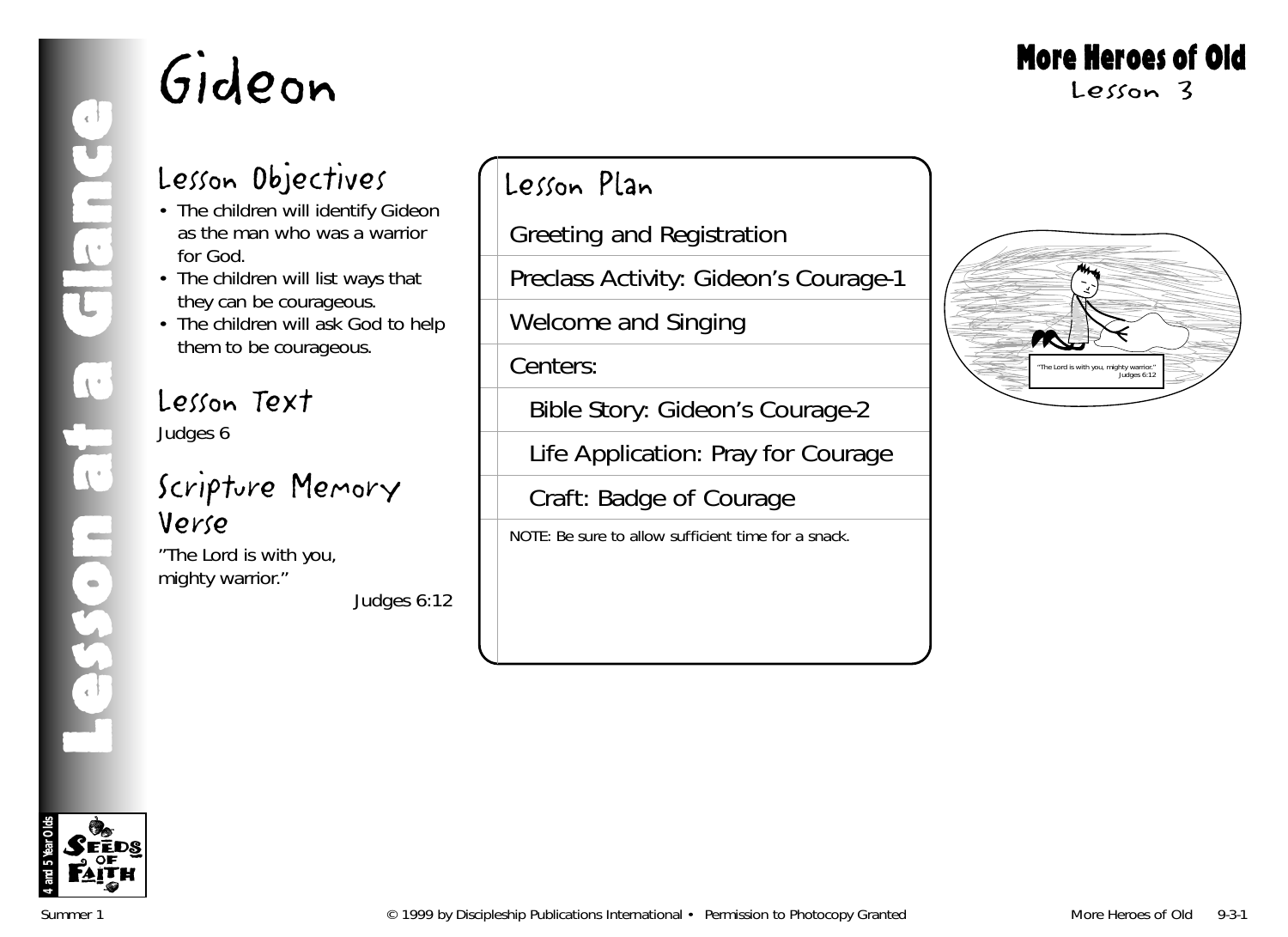## Gideon class

Pre

**ACT** 

 $\boldsymbol{\Omega}$ 

V

**T** 

T

Y

### Gideon's Courage-1

The children will make props to be used during the Bible Story center.

#### **Materials**

*For the teacher:*

- 6 large pieces of cardboard
- aluminum foil
- 1 old towel or old piece of rug
- cotton balls
- glue
- scissors

#### Preparation

- 1. Using Figure A as a guide, make the "swords" and "shields" as follows:
	- A. Draw and then cut out three shields from cardboard.
	- B. Draw and then cut out three swords from cardboard.
- 2. Using Figure A as a guide, cut a "fleece" from the towel.

#### Instructions

- 1. As the children arrive have them choose which prop they would like to decorate.
- 2. Have one group of children glue aluminum foil onto the shields and the swords.
- 3. Have one group of children pull apart and glue cotton balls onto the fleece.
- 4. Give the completed swords, shields and fleece to the Bible Story teacher.



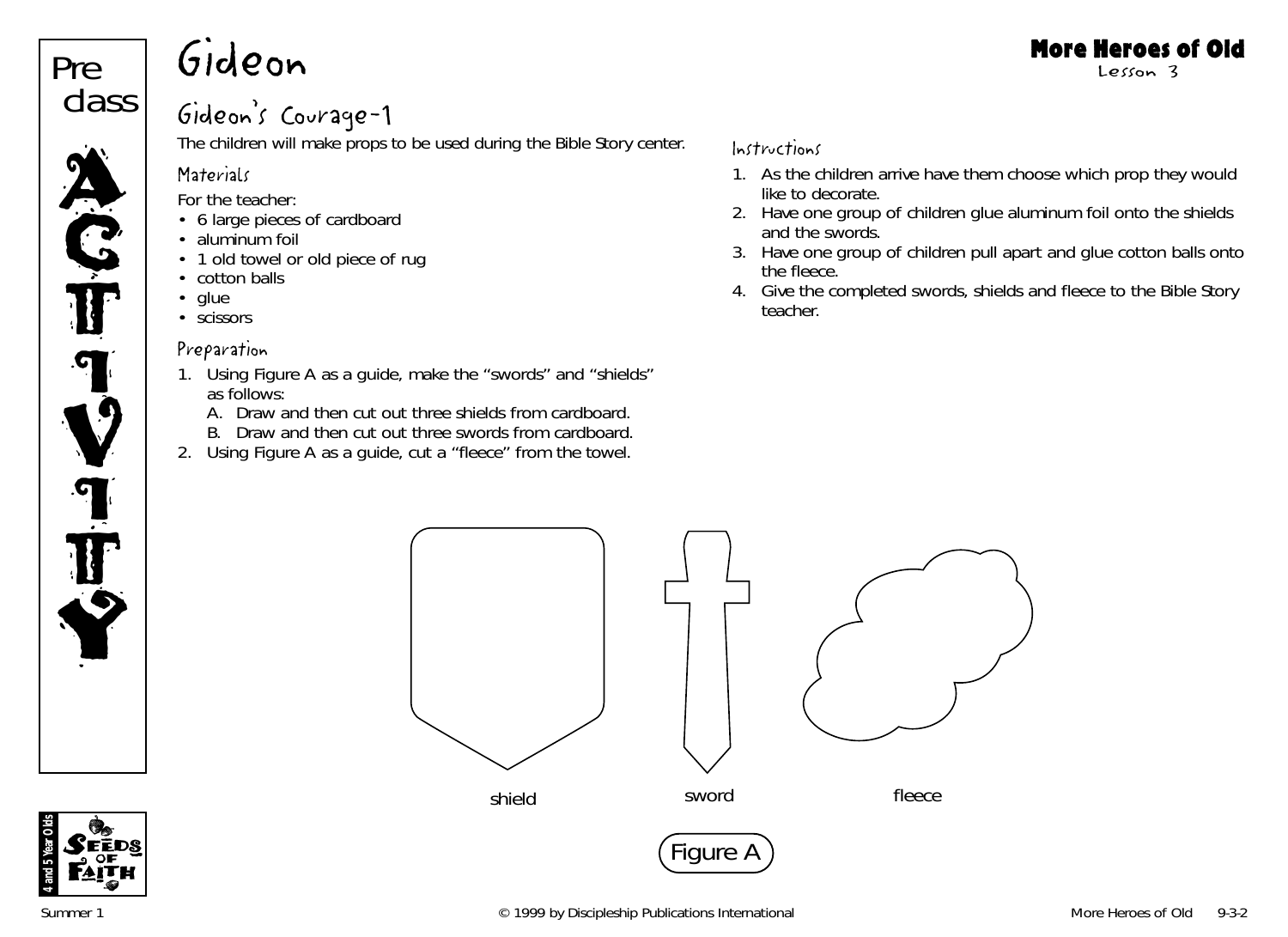#### Gideon's Courage-2

The children will hear the story of Gideon being chosen by God.

Lesson Text

Judges 6

#### **Materials**

*For the teacher:*

- shields, swords and the fleece from the Preclass Activity
- Bible

#### The Fleece

*Has anyone ever heard of a man in the Bible named Gideon? He lived a long time before Jesus lived. Today we are going to hear about him from a book in the Bible called Judges. Gideon's story is in chapter 6 of Judges.*

Choose three children to be Israelites, three to be the Midianites and one to be Gideon. Give a sword and shield to each of the Midianites.

*A long time ago, the Midianites took over the Israelites' land and destroyed their crops. The Midianites were so mean to the Israelites that they had to leave their homes and go live inside caves.* (Judges 6:1-3)

Have the Israelites pretend to be planting seeds in the ground. *When the Israelites tried to plant seeds so that they could grow food and eat, the Midianites camped on the ground and destroyed the seeds.* (Judges 6:4) Have the Midianites pretend to "camp" on the land that the Israelites had been planting.

*This made the Israelites so sad that they finally decided to cry out to God for help. They told God they were sorry, and that they really needed him.* (Judges 6:6) Have the Israelites kneel down, and then pretend to pray to God for help. Have the Midianites sit down with the rest of the children.

*God heard the Israelites cry for help, so he sent an angel to help them. The angel delivered an important message to Gideon, a young man who was busy hiding wheat so the Medianites would not find it.* Have Gideon pretend to hide wheat. *The angel told Gideon that God was going to use him to help rescue Israel from the Midianites. The angel said to Gideon "The Lord is with you mighty warrior."* (Judges 6:12) *But Gideon did not believe the angel.*

*Gideon made some food for the angel.* (Judges 6:19) *When Gideon gave him the food, the angel touched it with his staff and it burst into flames.* (Judges 6:21) *When Gideon saw what happened to the food, he believed the angel. Gideon knew that God wanted him to help his people.* (Judges 6:22)

More Heroes of Old Lesson 3

*Still Gideon was afraid. He decided to ask God for a special message. Gideon laid a fleece on the ground, and then prayed. He prayed that if God really wanted his help, God would make the fleece wet, but would keep the ground all around it dry.* (Judges 6:36-37) Have Gideon lay the fleece on the ground and pretend to pray. *The next day when Gideon picked up the fleece it was covered* with water, but the ground stayed dry. (Judges 6:38) God had answered his prayer.

*Still Gideon was afraid. He decided to ask God for another special message. He prayed again and asked God to forgive him for his doubting. He asked if this time God would keep the fleece dry, but make all the ground wet.* (Judges 6:39) *God answered his prayer again. The next day, the ground all around the fleece was wet, but the fleece was completely dry!* (Judges 6:40) *Wow! Now Gideon knew for sure that God was with him. He knew that God would help him save the Israelites from the Midianites.*

#### Conclusion

*Gideon wanted to be his best for God. He wanted his people to be free, and he also wanted them to love God. God picked him because he knew that Gideon loved his people. God knew that Gideon would do his best.*

*Sometimes it is hard to do our best. Sometimes it's hard for us to believe that God is with us, but just as God was with Gideon, he is always with us. Remember God wants us to do our best, too.*

#### Teacher Tips

You may want to bring other props to class such as seed, garden tools and a bucket of water.

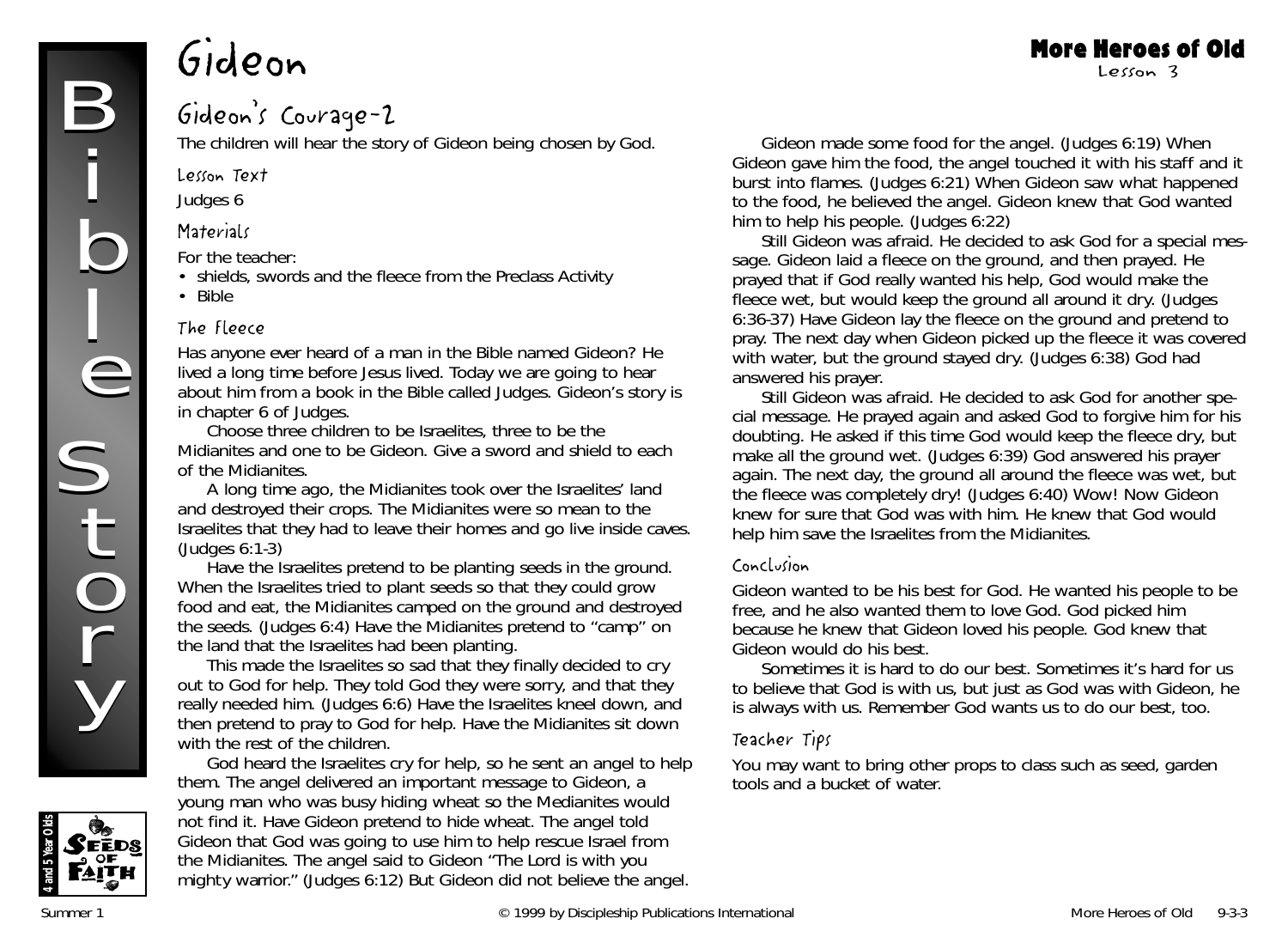



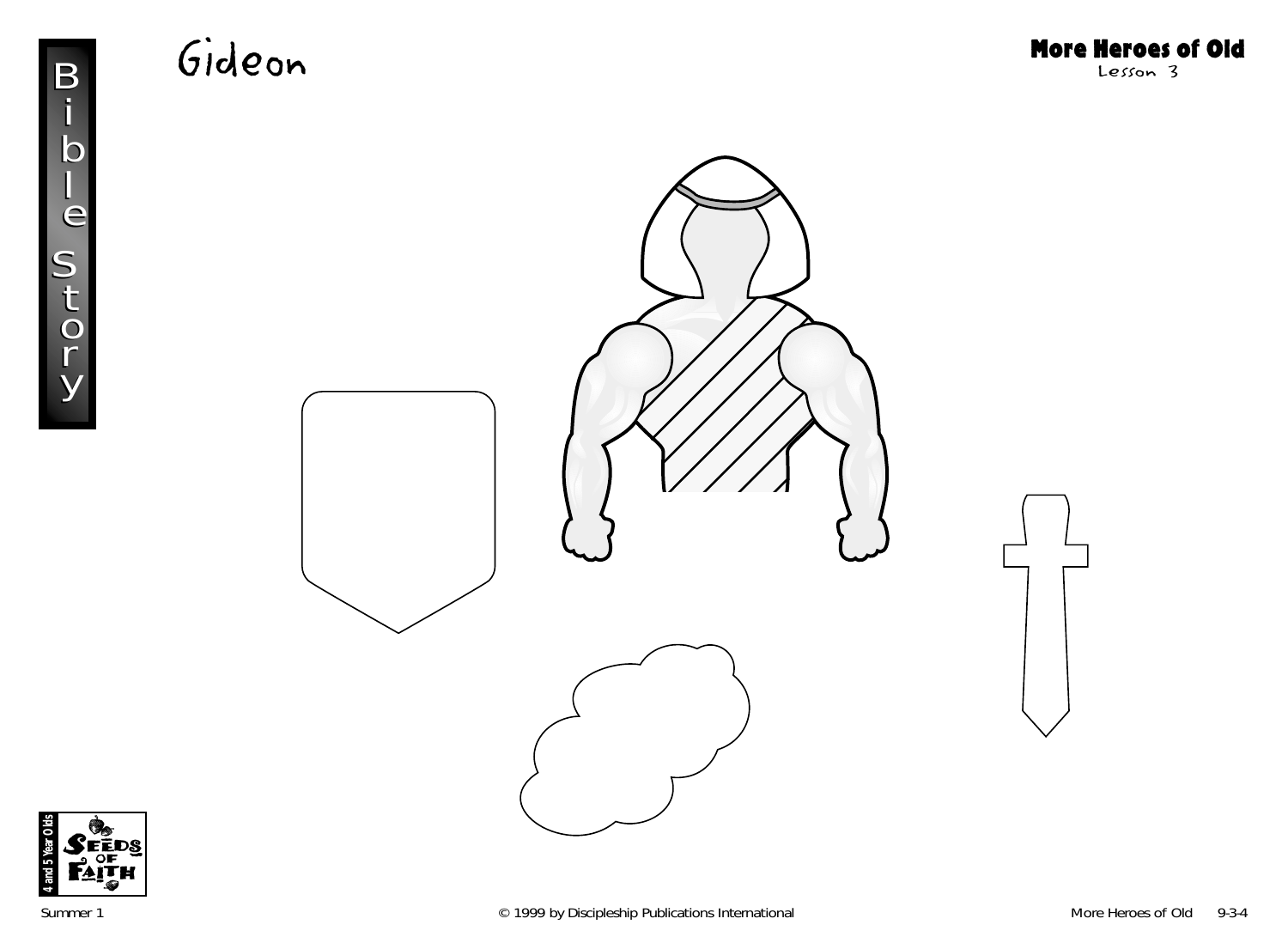### Pray for Courage

The children will role play ways to have courage and pray in everyday situations.

#### Scripture Memory Verse

"The Lord is with you, mighty warrior." *Judges 6:12*

#### **Materials**

*For the teacher:*

- index cards
- pencil
- a bag or hat

#### Preparation

- 1. On each index card, write an everyday situation that requires a child to have courage. Use the following examples:
	- You are pushed down by a bigger kid.
	- Your sister takes a toy out of your hand.
	- You break your mom's vase.
	- You don't like the food you've been given for dinner.
	- You have to go to the doctor for a shot.
	- Your friend doesn't invite you to his birthday party.
	- You're playing a game and you lose.
	- You can't tie your shoes.
	- You can't find your coat.
- 2. Place all the index cards in a bag or hat.

#### Instructions

- 1. Introduce the activity as follows: *Does anyone know what the word "courage" means? Yes, it means to do something that is hard to do. Today we will learn what to do when we have to make hard choices. We will also learn to ask God for his help. God always wants to help us do the right thing, and he will always give us the courage to do it.*
- 2. Have a child pick a card from the bag.



- 4. Ask the child: *What do you need courage to do?* For example if the card reads, "You break your mom's vase." The child should respond by saying, "Tell my mom the truth."
- 5. Ask the same child: *What will you pray?* The child should respond by saying, "I will pray to ask God to help me to tell the truth, and say I'm sorry."
- 6. If the child has difficulty answering the questions, ask the other children for help.
- 7. Continue this activity until each child has a turn.

#### Scripture Memory Activity

Read the memory verse to the children. Repeat it a few times alone, and then have the children say it with you.

Discuss what the verse means with the children. *In our Bible story we are learning about Gideon. God wanted Gideon to lead his people against the Midianites. That was a very hard thing for Gideon to do. He needed a lot of courage, so he prayed and asked God for help. God helped Gideon become a mighty warrior.*

#### Conclusion

Review the activity with the children. *The next time you have to do something that is hard to do, what do you need? That's right, courage. Who can we ask for courage to help us? That's right, God can give us courage. God always wants to help us do the right thing, and he will always give us the courage to do it.* 

Choose a child to pray and ask God to give everyone in the group courage. Have the child ask specifically for courage to invite their friends to come to Bible class.

#### Teacher Tips

Feel free to make up any other age appropriate situations that require courage.

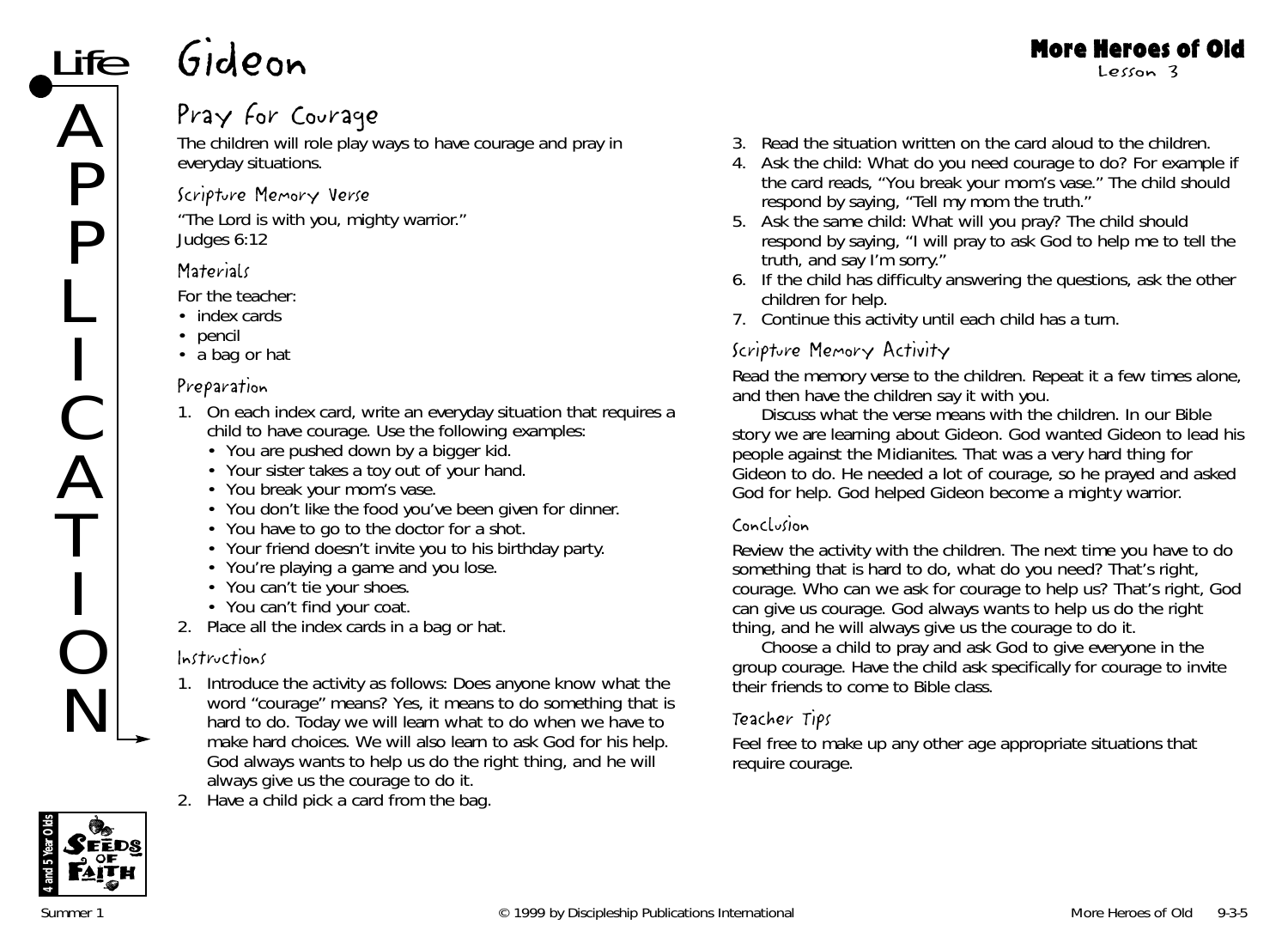



# "The Lord is with you, mighty warrior." Judges 6:12

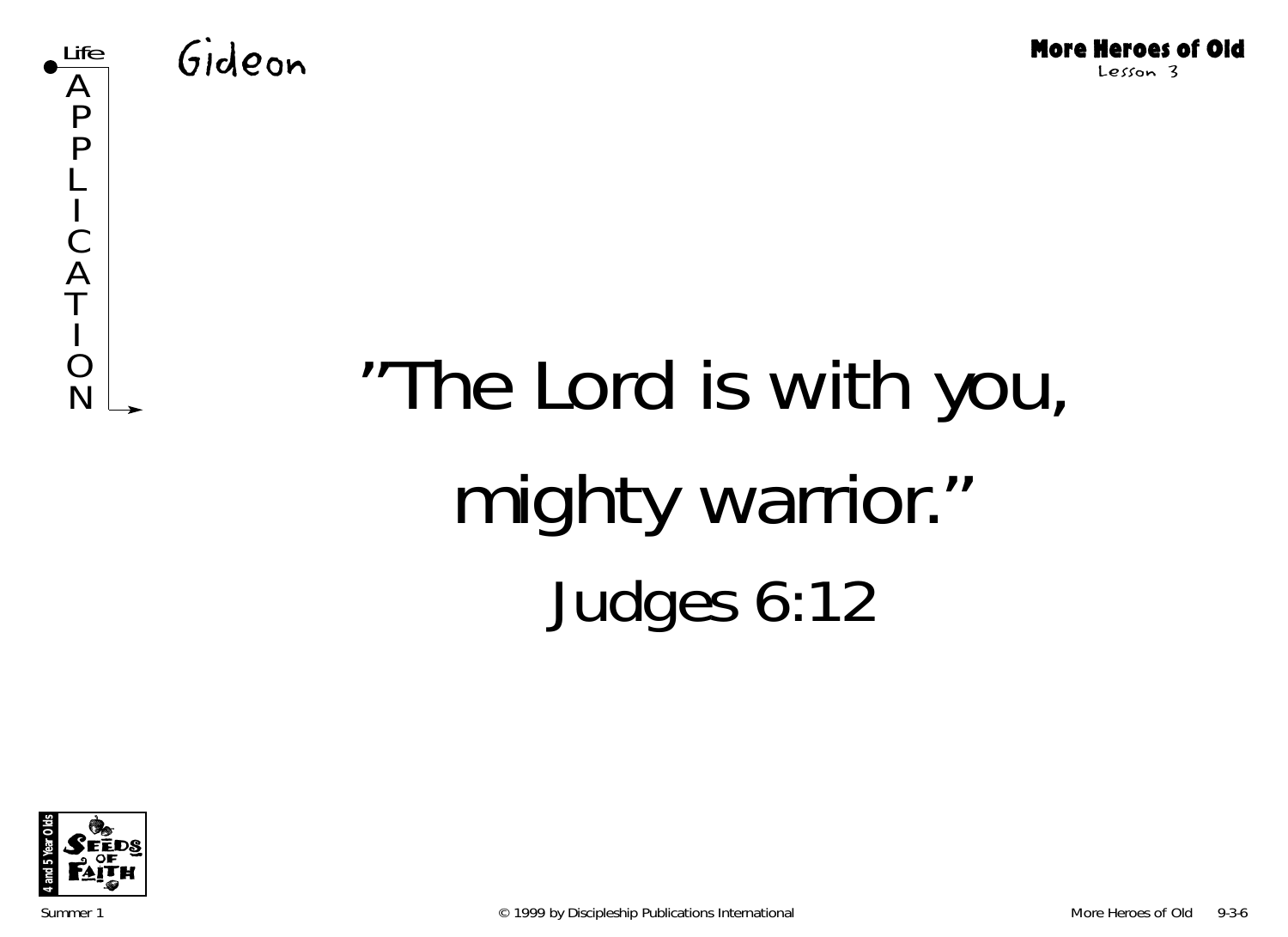

### Badge of Courage

The children will make badges to help them remember Gideon's courage to follow God.

#### **Materials**

*For each child:*

- crayons, colored pencils or markers
- glue stick

*For the teacher:*

- construction paper
- decorative items: glitter, beads, buttons, etc.
- yarn
- scissors
- hole punch

*Reproducible Pages:*

- Page A, 1 copy for the teacher
- Page B, 1 copy for each child

#### Preparation

- 1. Prepare the badges as follows:
	- A. Cut out the badge stencil from the copy of Reproducible Page A.
	- B. Trace and cut out one badge from construction paper for each child.
	- C. On each badge write "Badge of Courage."
- 2. Cut out the badge circles from the copies of Reproducible Page B.
- 3. Cut a 30" piece of yarn for each child.
- 4. Make a model of the craft following the instructions.

#### Instructions

1. Introduce the craft as follows: *Our Bible story today is about Gideon and his courage to listen to God and become the leader of God's people. When we listen and obey God even though it may be hard, we are, being courageous.* Show them your badge and share with the children about a time when you were courageous. Be sure that the children can relate to your example. Ask the children to think of something that they have done that was courageous.



- 3. Give each child a construction paper badge. Have the children glue their circles to the blank side of their badges.
- 4. Ask each child what their picture shows. *Tell me about your picture.* Write their answers on the line underneath their pictures.
- 5. Have the children color their badges, and then glue on any decorative items.
- 6. Finish the badges as follows:
	- A. Punch a hole through each child's badge.
	- B. Have the children help thread a piece of yarn through the punched hole in their badges.
	- C. Tie the end of the yarn in a knot making badges the children can wear around their necks.

#### Teacher Tips

- Children may find it difficult to think of ways that they are courageous. Help them to think of ways that they may have been courageous by asking them questions. *What is something that was hard to do, but you did anyway?*
- Some examples of courageous acts for children are going to the dentist, eating new foods and telling the truth.
- White glue may work better on decorative items that are heavy.



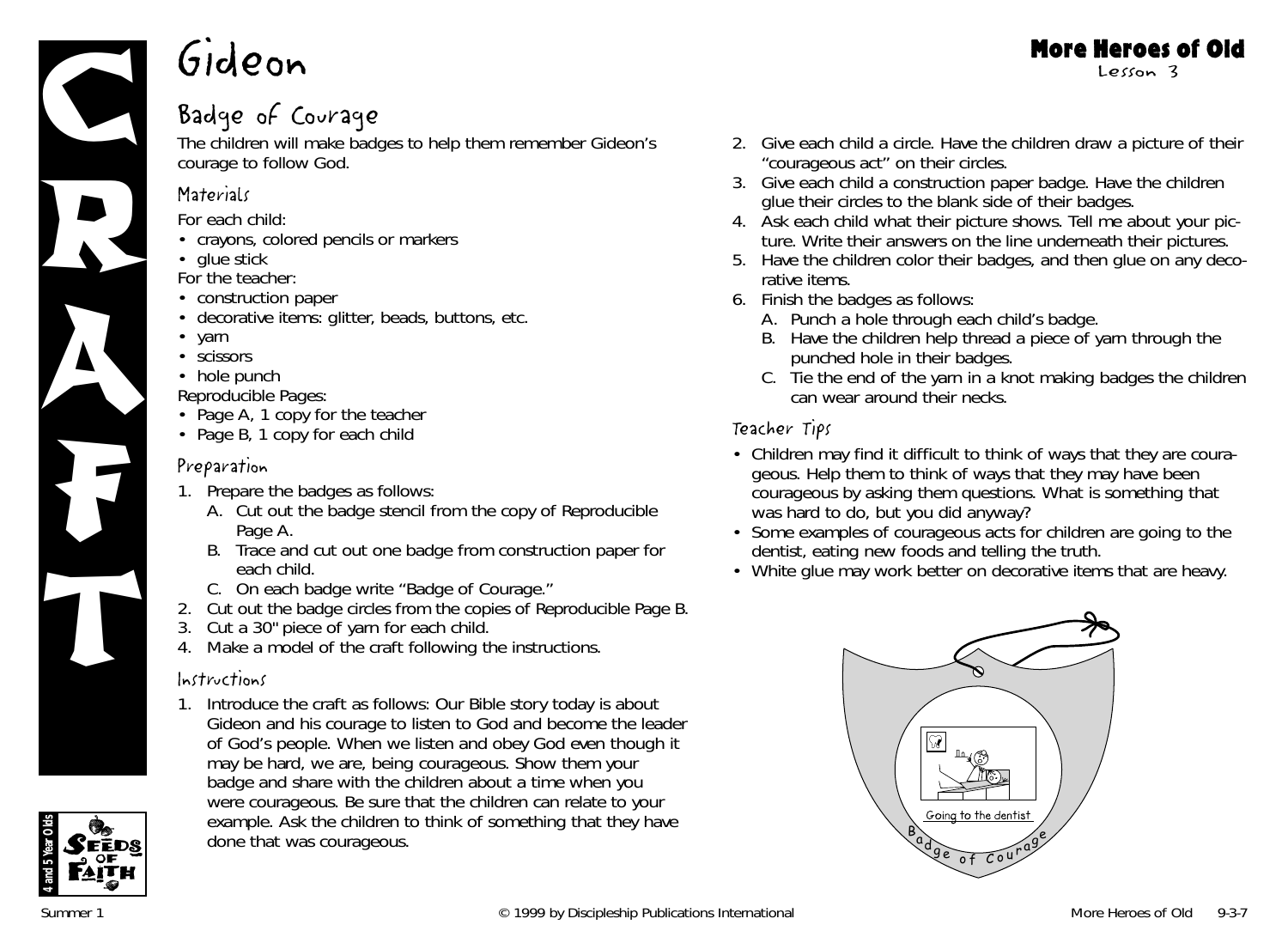

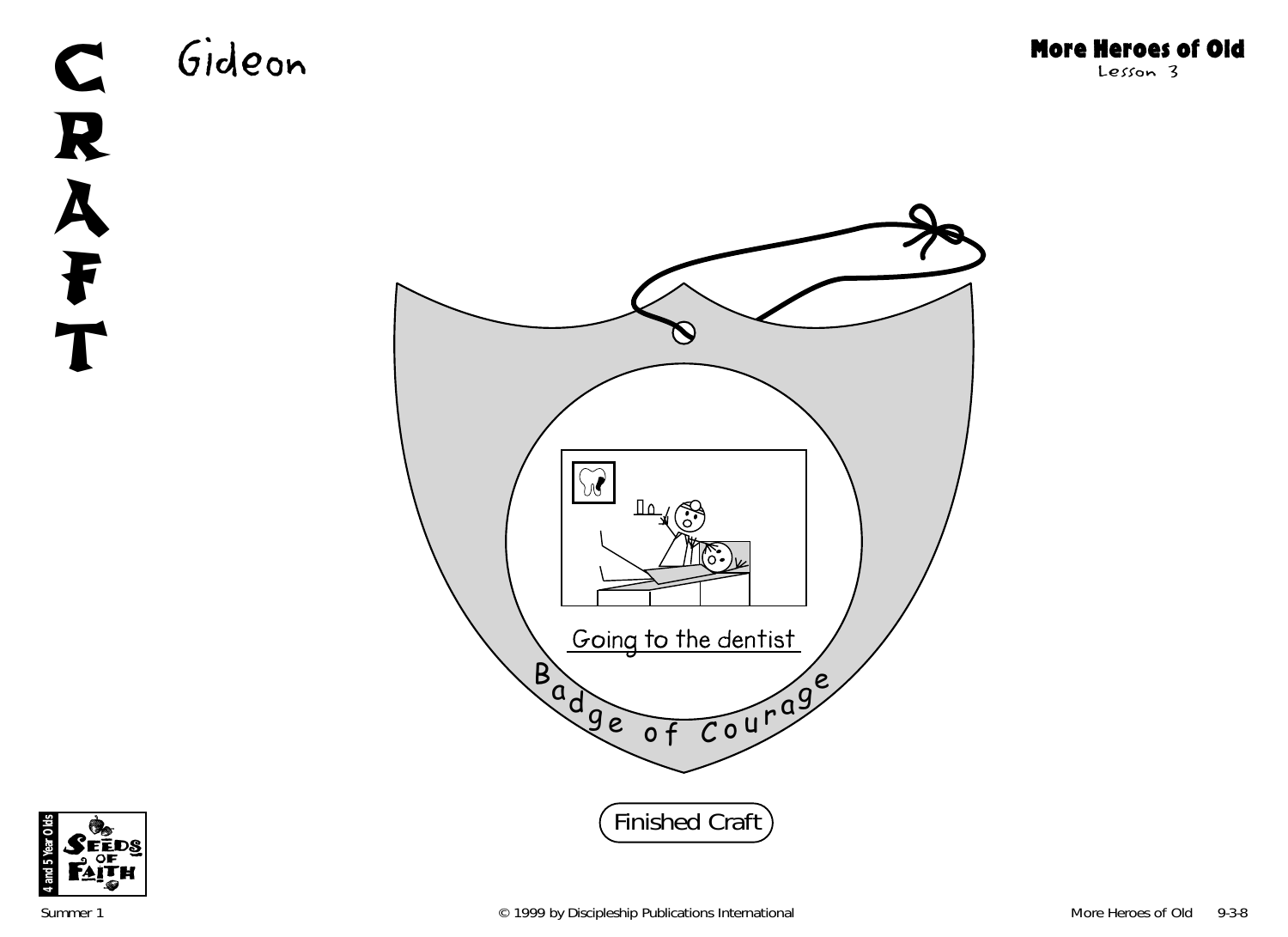**4 and 5 Year Olds**

Pre class

 $\mathcal{S}$ eeds

**FAITH** 

**ACT** 

**IV** 

I **T** 

Y

#### More Heroes of Old

Lesson 3

#### Lesson Objectives

- The children will identify Gideon as the man who was a warrior for God.
- The children will list ways that they can be more bold.
- The children will thank God for enabling them to be bold.

#### Lesson Text

Judges 6

#### Scripture Memory Verse

"The Lord is with you, mighty warrior."

*Judges 6:12*

| Lesson Plan                                         |
|-----------------------------------------------------|
| Greeting and Registration                           |
| Preclass Activity: Drop the Fleece                  |
| Welcome and Singing                                 |
| Centers:                                            |
| Game: Be Courageous                                 |
| Craft: The Fleece                                   |
| Life Application: Pray for Courage                  |
| NOTE: Be sure to allow sufficient time for a snack. |
|                                                     |

Gideon

#### Drop the Fleece

The children will play a game that will help them to remember Gideon's courage.

#### **Materials**

*For the teacher:*

• a wash cloth or small piece of material

#### Preparation

- 1. Cut the wash cloth into the shape of a fleece. See Figure A.
- 2. Read Judges 6.
- 3. Familiarize yourself with the game.

#### Instructions

- 1. Have the children sit in a circle.
- 2. Sing "Mighty Warrior"' from the Unit 9 Song Sheet with the children a few times until they become familiar with the song.
- 3. Play the game as follows:
	- A. Give a child the "fleece," and then have that child walk around the outside of the circle as the rest of the children sing the song.
	- B. At the end of the verse, have the child gently place the fleece onto another child's head.
	- C. Have the first child run around the circle with the second child chasing him until he reaches the spot where the fleece was dropped. If the first child reaches the spot before the second child, then he sits down in the other child's place. If not, then the first child sits in the center during the second child's turn to drop the fleece.
	- D. Continue playing the game until all of the children have a turn.

#### Conclusion

Briefly recap the story of Gideon, emphasizing that he overcame his fears by praying and how God answered his specific prayers.

#### Teacher Tips

- Making the children's circle large will make a better game.
- Supervise the children closely during this game to make sure that they don't get overly excited.

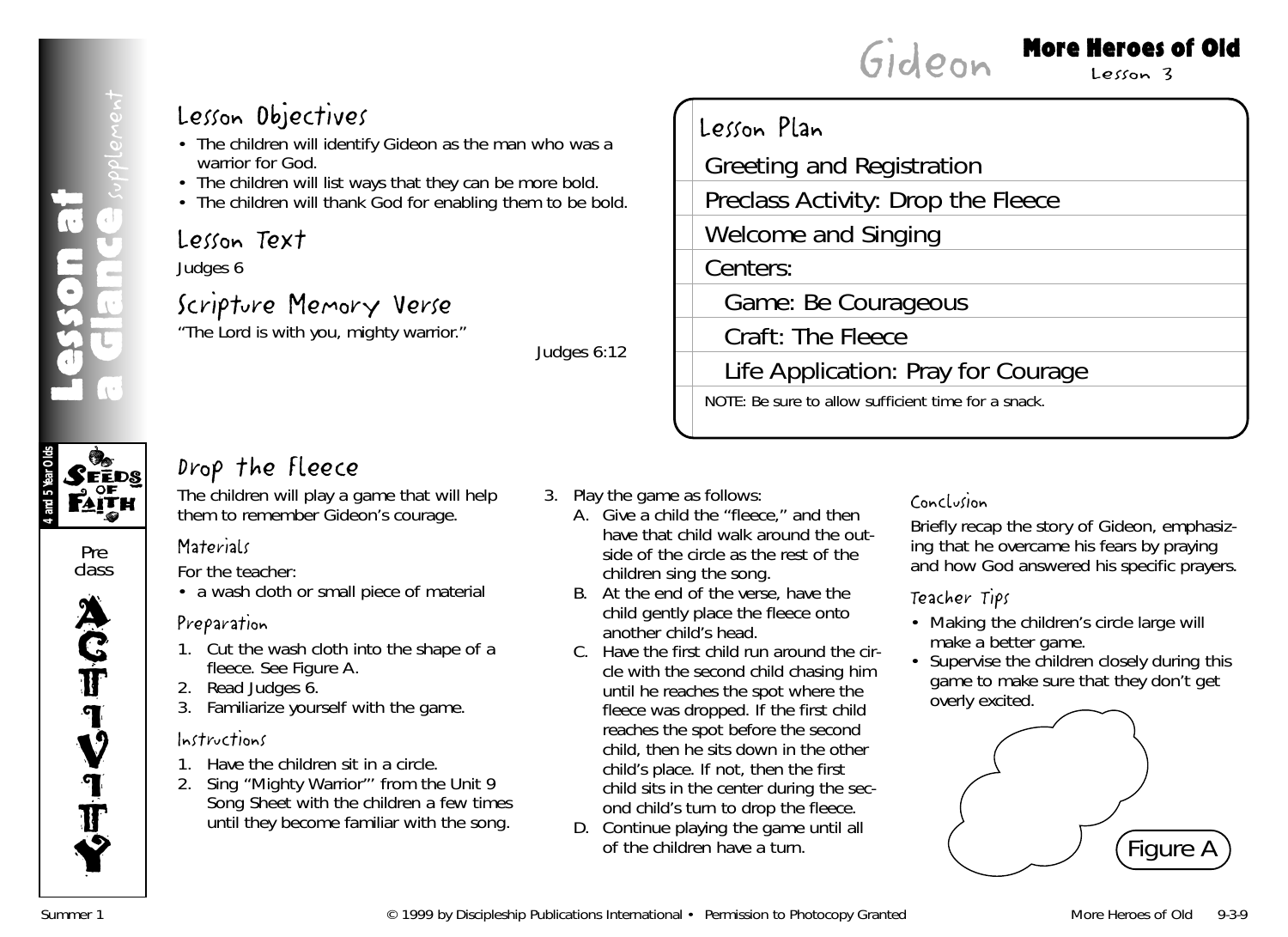









#### Be Courageous

The children will play a game in which they have to be courageous like Gideon.

#### **Materials**

*For each child:*

- 1 small prize such as a crayon, pencil or eraser *For the teacher:*
- 1 paper bag
- any item to place into the paper bag

#### Preparation

- 1. Place the item into the paper bag.
- 2. Familiarize yourself with the game.

#### Instructions

- 1. Tell the children that you need some volunteers to be as courageous as Gideon.
- 2. Have the children who volunteer stand in a line.
- 3. Tell the volunteers that you want them to place their hand inside the bag and feel what is inside it, but first explain to them that they need to remain quiet, and not tell anyone what they feel inside the bag.
- 4. Have the volunteers take turns placing their hands inside the bag.
- 5. After all of the volunteers have had their turns, some of the other children may decide that they want to volunteer, too. Let anyone else who wants to, place their hand inside the bag.

#### Conclusion

Discuss with the children how they felt before they put their hand into the bag. *Were you scared? Were you afraid you might touch something yucky! Was it hard to put your hand inside the bag?*

Discuss with the children how they felt afterwards. *What was in the bag? Was it scary? Are you glad you took a chance and volunteered?*

*What did it take to place your hand in the bag? That's right it took courage. You are all very courageous!* Give each child a prize for being courageous.

#### Teacher Tips

- You may choose to have a few bags with different items to make the game more interesting.
- Make sure that all the children get a prize, even those that didn't participate.

# The Lord is with you, mighty warrior. Judges 6:12

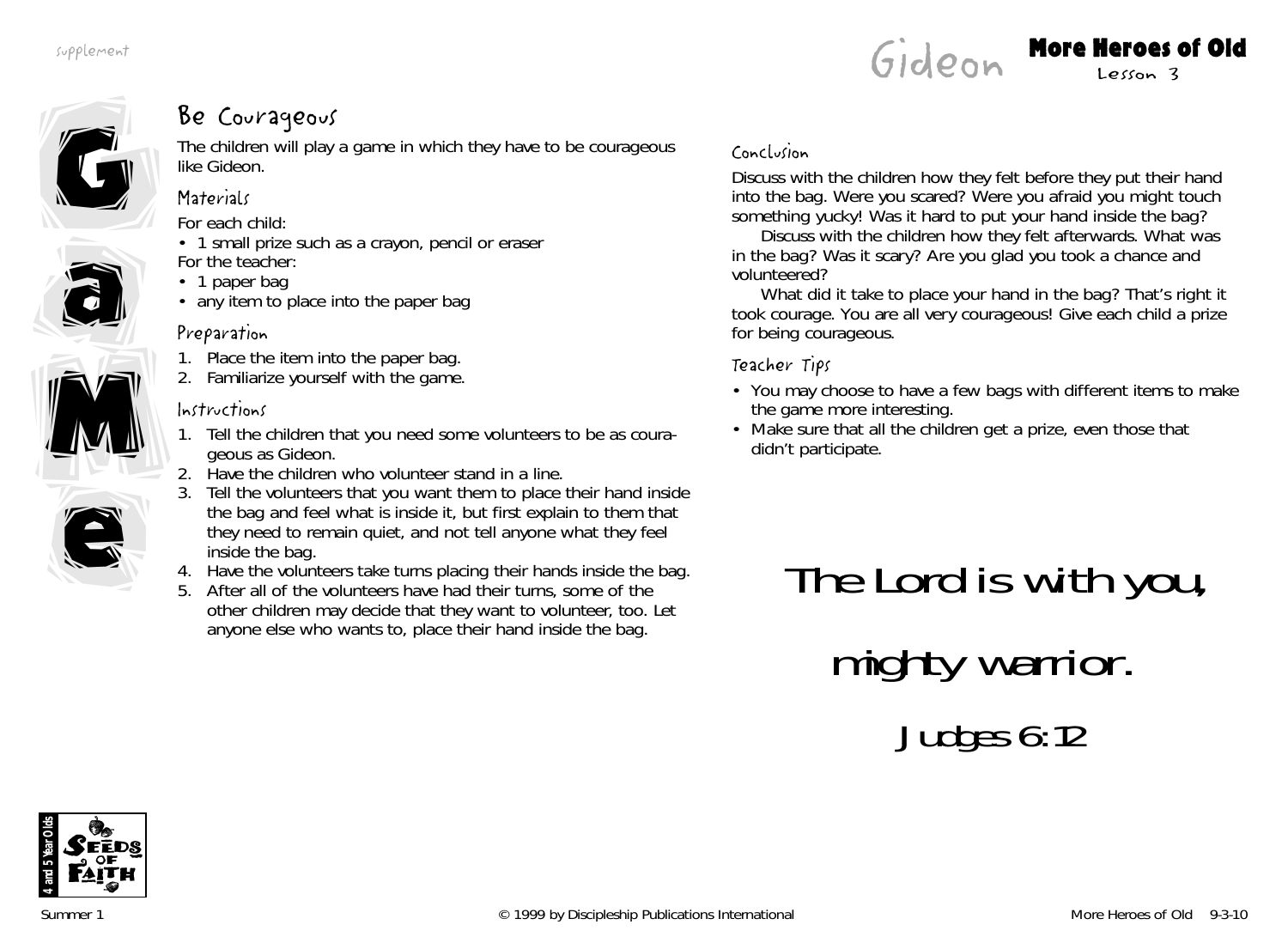supplement



The children will make "fleeces" to remind them of Gideon's courage to lead his people.

#### **Materials**

*For each child:*

- glue stick
- 5 cotton balls
- *For the teacher:*
- poster board
- scissors

*Reproducible Pages:*

• Page C, 1 copy for each child

#### Preparation

- 1. Cut out the scripture text boxes from the copies of Reproducible Page C.
- 2. Cut out the fleece stencil from one of the copies of Reproducible Page C.
- 3. Trace and cut out one "fleece" for each child from poster board.
- 4. Make a model of the craft following the instructions.

#### Instructions

1. Introduce the craft as follows. Ask the children, *What did Gideon place on the ground to see if God was with him? Yes a fleece.* Show them the model of the craft. Explain to them that fleece is a piece of wool from sheep. *Today you are going to make your very own fleece. It will help you remember the story of Gideon, and to also remember that God is with you, too.*

Gideon More Heroes of Old

- 2. Give each child a fleece and five cotton balls. Have the children pull apart the cotton balls, and then glue them onto the fleece.
- 3. Give each child a scripture text box to glue onto the back of the fleece.
- 4. On the back of the fleece, have each child draw a picture of Gideon hanging out his fleece for God.

#### Conclusion

Remind the children that Gideon listened to God. He was bold and God helped him lead the Israelites to victory.

#### Teacher Tips

You may choose to use fabric instead of poster board to make a more realistic looking fleece.





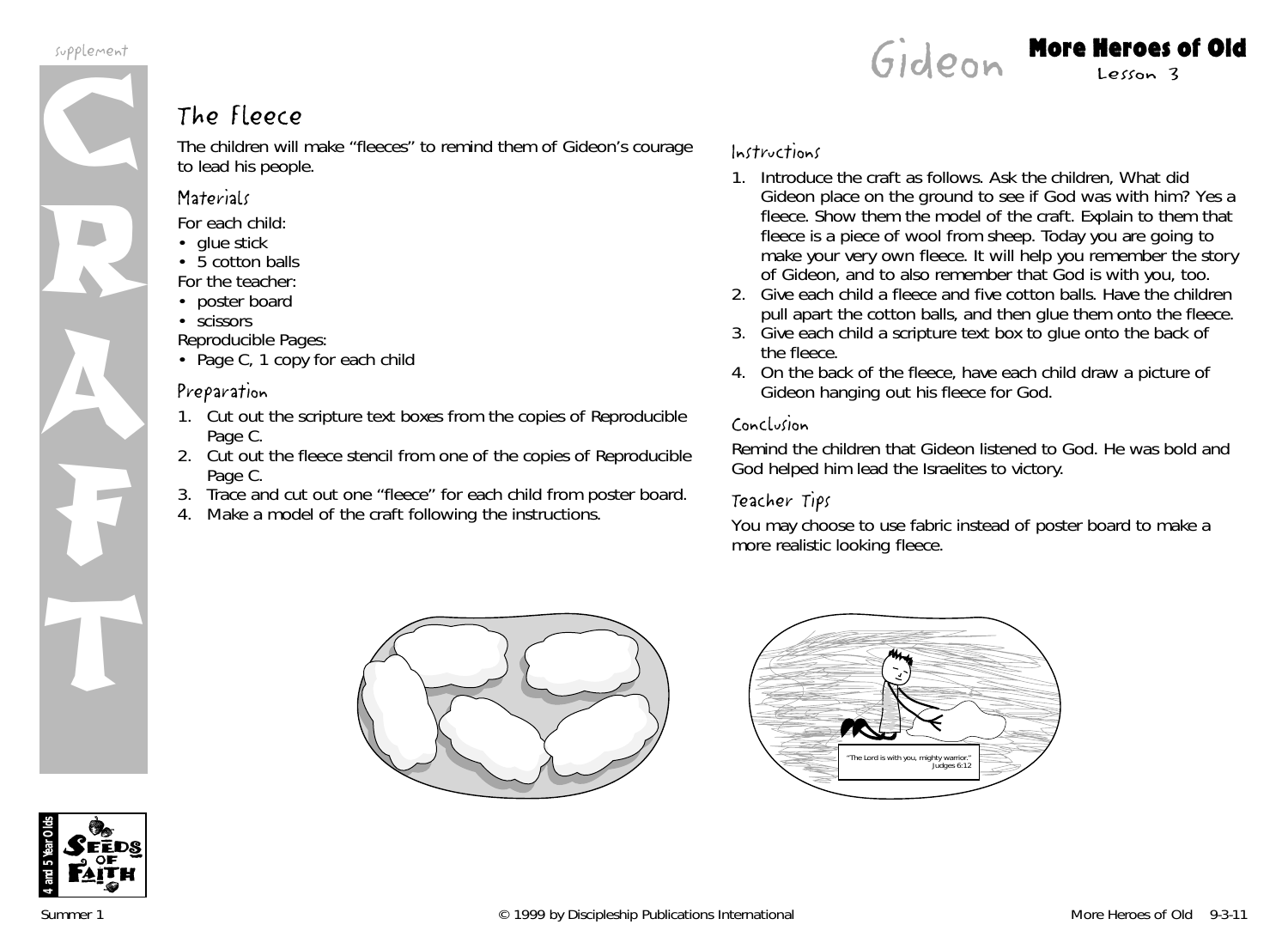supplement C R A F T



## Gideon More Heroes of Old



front back that back the state of the state of the state of the back back



Finished Craft

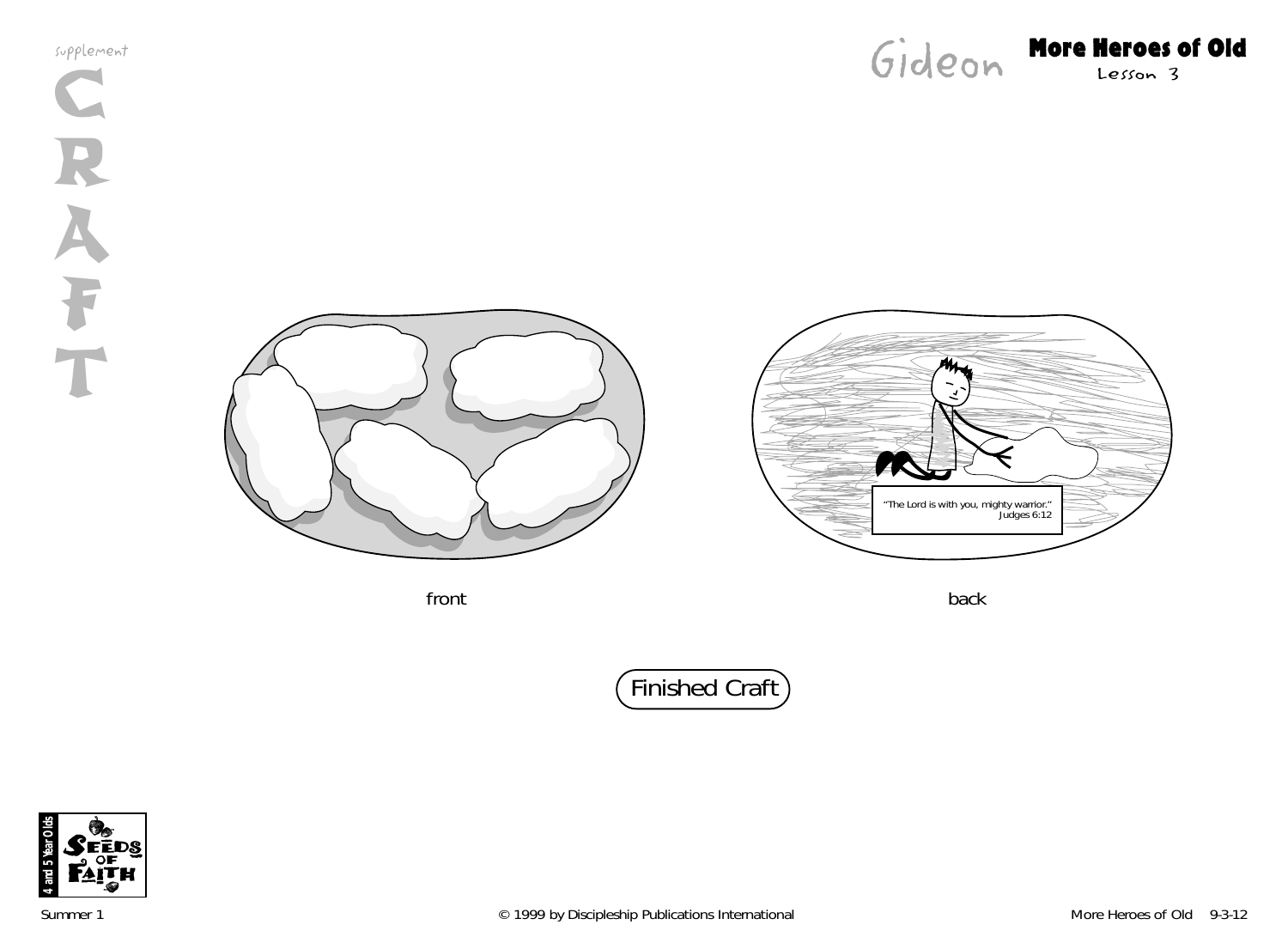supplement

## $\frac{ife}{\sqrt{e}}$  Pray for Courage

The children will role play ways to have courage and pray in everyday situations.

#### Scripture Memory Verse

"The Lord is with you, mighty warrior." *Judges 6:12*

#### **Materials**

*For the teacher:*

- index cards
- pencil
- a bag or hat

#### Preparation

- 1. On each index card, write an everyday situation that requires a child to have courage. Use the following examples:
	- You are pushed down by a bigger kid
	- Your sister takes a toy out of your hand.
	- You break your mom's vase.
	- You don't like the food you've been given for dinner.
	- You have to go to the doctor for a shot.
	- Your friend doesn't invite you to his birthday party.
	- You're playing a game and you lose.
	- You can't tie your shoes.
	- You can't find your coat.
- 2. Place all the index cards in a bag or hat.

#### Instructions

- 1. Introduce the activity as follows: *Does anyone know what the word "courage" means? Yes, it means to do something that is hard to do. Today we will learn what to do when we have to make hard choices. We will also learn to ask God for his help. God always wants to help us do the right thing, and he will always give us the courage to do it.*
- 2. Have a child pick a card from the bag.
- 3. Read the situation written on the card aloud to the children.

4. Ask the child: *What do you need courage to do?* For example if the card reads, "You break your mom's vase." The child should respond by saying, "Tell my mom the truth."

Gideon More Heroes of Old

- 5. Ask the same child: *What will you pray?* The child should respond by saying, "I will pray to ask God to help me to tell the truth, and say I'm sorry."
- 6. If the child has difficulty answering the questions, ask the other children for help.
- 7. Continue this activity until each child has a turn.

#### Scripture Memory Activity

Read the memory verse to the children. Repeat it a few times alone, and then have the children say it with you.

Discuss what the verse means with the children. In our *Bible story we are learning about Gideon. God wanted Gideon to lead his people against the Midianites. That was a very hard thing for Gideon to do. He needed a lot of courage, so he prayed and asked God for help. God helped Gideon become a mighty warrior.*

#### Conclusion

Review the activity with the children. *The next time you have to do something that is hard to do, what do you need? That's right, courage. Who can we ask for courage to help us? That's right, God can give us courage. God always wants to help us do the right thing, and he will always give us the courage to do it.*

Choose a child to pray and ask God to give everyone in the group courage. Have the child ask specifically for courage to invite their friends to come to Bible class.

#### Teacher Tips

Feel free to make up any other age appropriate situations that require courage.

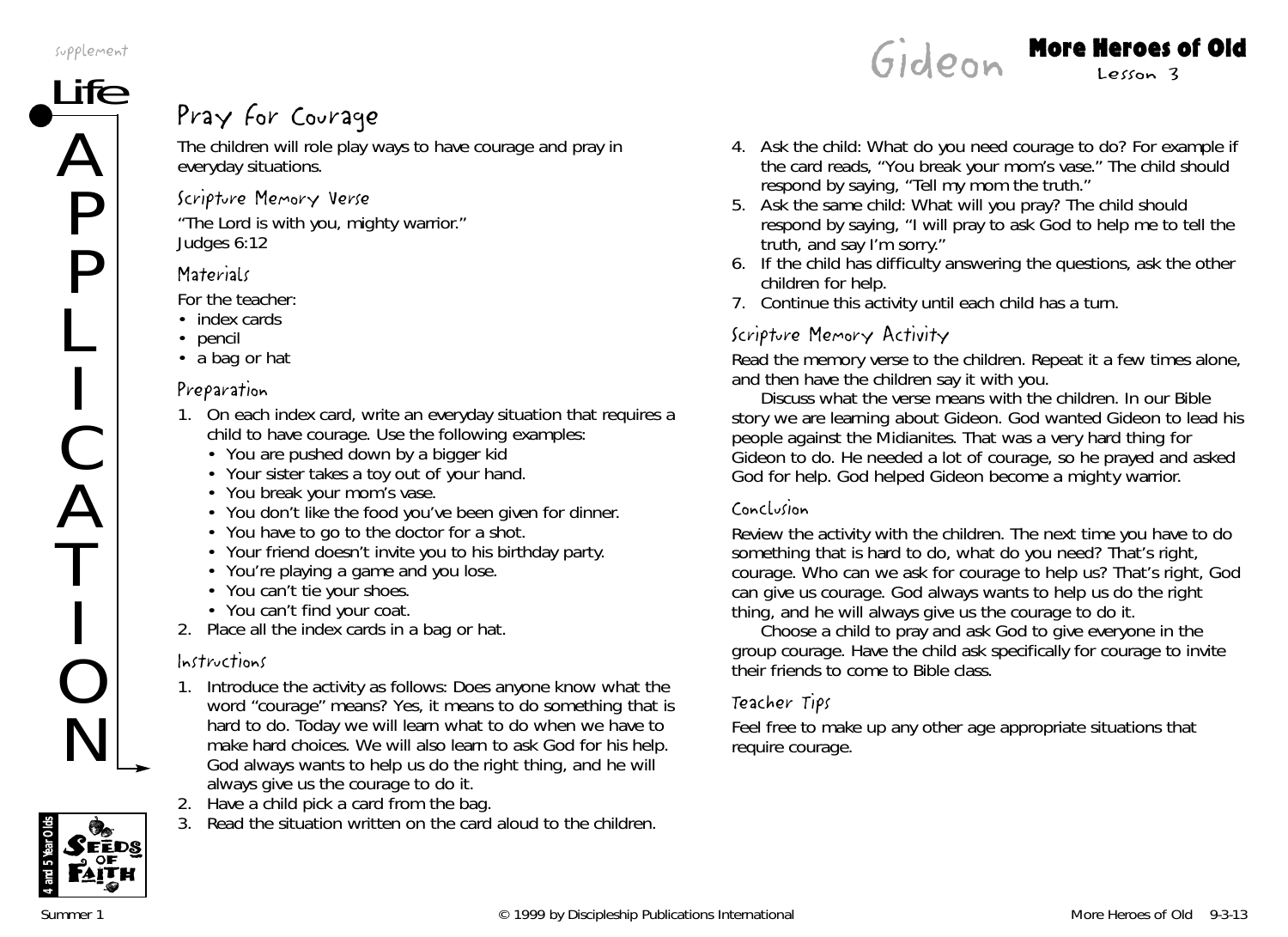supplement





# $N_{\rm N}^{\rm O}$  "The Lord is with you, mighty warrior." Judges 6:12



Summer 1 **Example 2019 by Discipleship Publications International** More Heroes of Old 9-3-14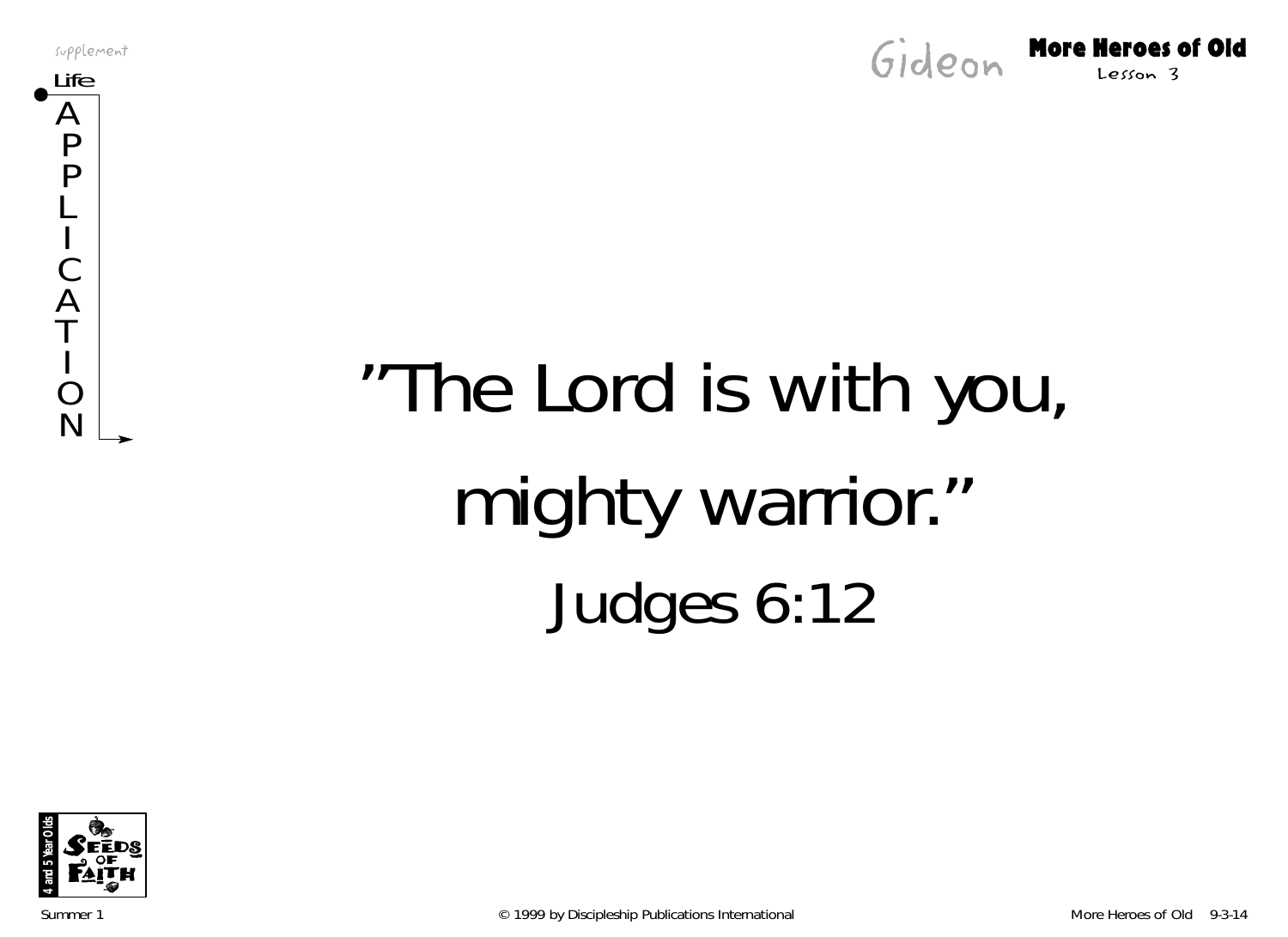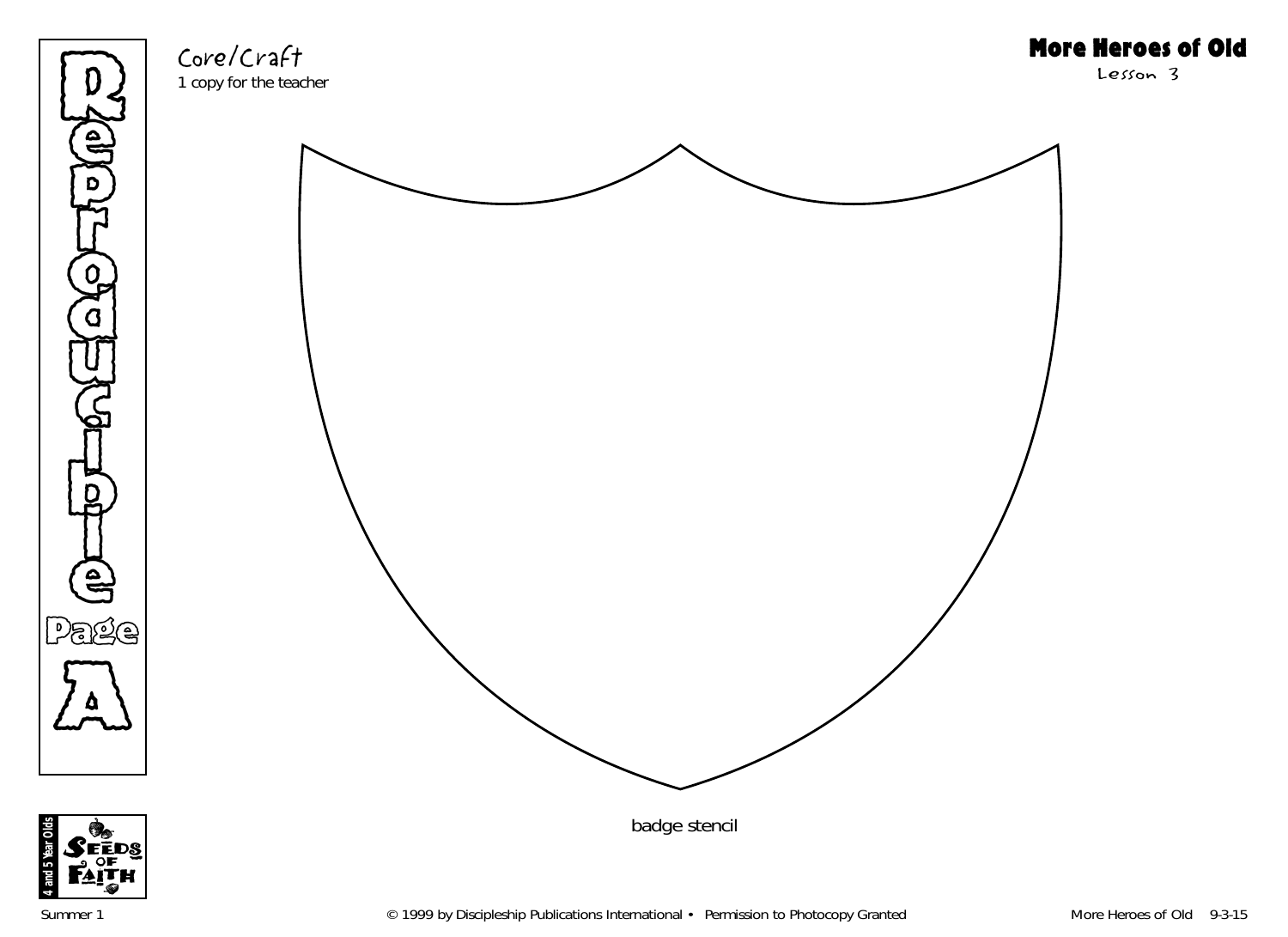

Core/Craft 1 copy for each child More Heroes of Old

Lesson 3



badge circle